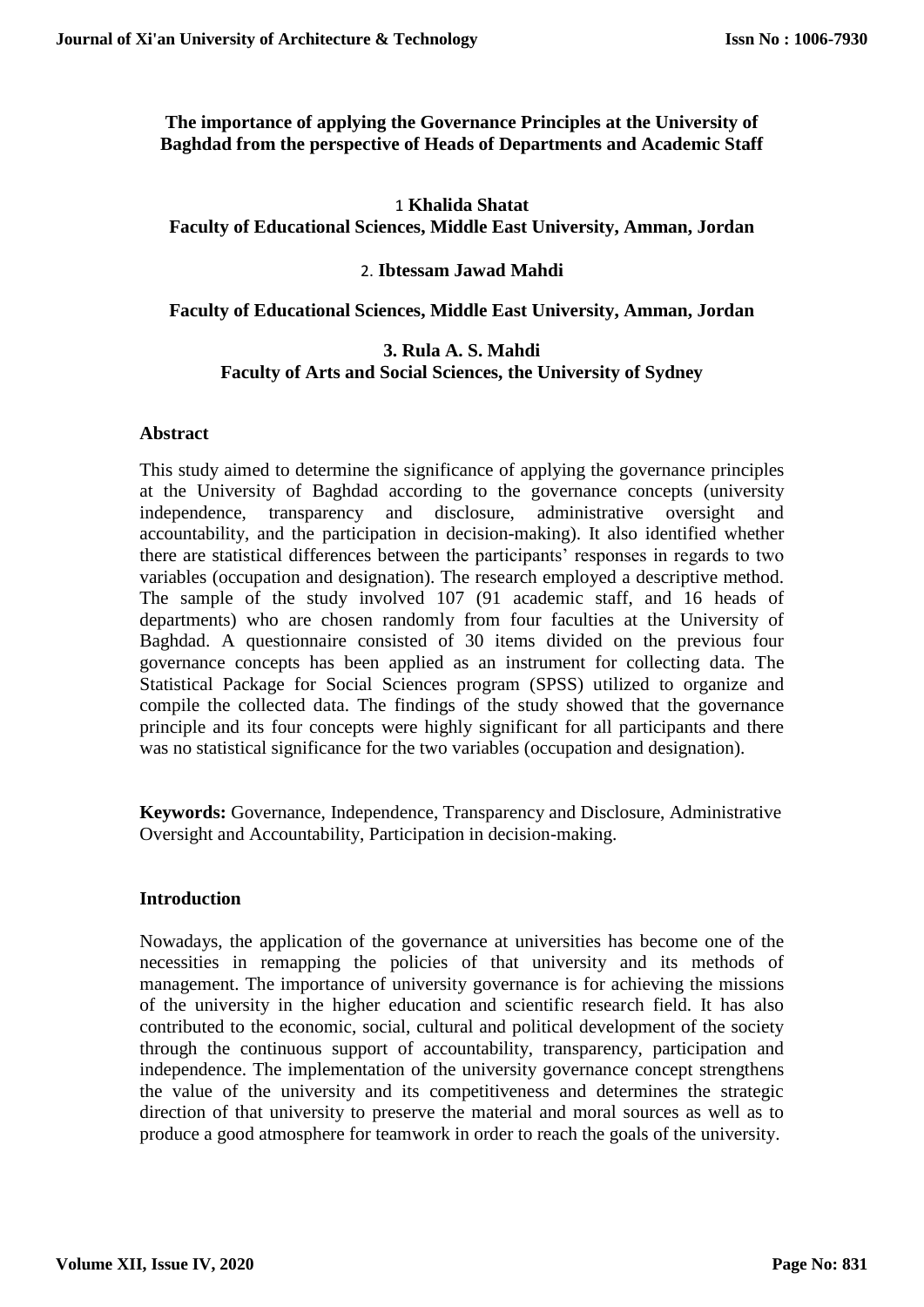The integration of the university governance principles mainly depends on a set of interactive human and material elements which creates harmony and balance within the university. Losing one of the elements causes a major imbalance in the operations of the university and then in its outputs. Thus, this study identifies the importance of applying the governance principles at the University of Baghdad from the perspective of the heads of departments and the academic staff as they are the main part of the educational system.

The present study is an important contribution to the current discussion of the governance and its application as well as the benefits of it for obtaining the quality of its outputs by the employee in the university. Additionally, the implementation of the governance principles contributes as a tool for the achievement of the desired educational goals ensuring the efficiency of the university administration. Therefore, this research also reveals the advantages of the resources of this concept in order to obtain the quality of its outputs.

Hence, the objective of the research is to identify the importance of the principles of governance at the University of Baghdad from the perspectives of the heads of departments and the academic staff.

# **Research Questions**

This study answered the following questions:

- 1- What degree of importance is the application of governance for the respondents in accordance to the main four principles: university independence, transparency and disclosure, administrative oversight and accountability, and the participation in university decision-making?
- 2- What degree of importance is the application of governance for the respondents in accordance with the university independence?
- 3- What degree of importance is the application of governance for the respondents in accordance with the transparency and disclosure?
- 4- What degree of importance is the application of governance for the respondents in accordance with the administrative oversight and accountability?
- 5- What degree of importance is the application of governance for the respondents in accordance with the participation in university decisionmaking?
- 6- Are there any statistical significance differences ( $\alpha = 0.05$ ) of the study samples' responses of the four principles in accordance with the occupation and academic designations?

# **Theoretical framework**

Many universities in the world, including Iraqi universities, are seeking high international ranking in their performance. For achieving this purpose, universities have to apply governance to achieve this excellence in performance. Universities with high international classifications are linked to the appropriate applied governance as it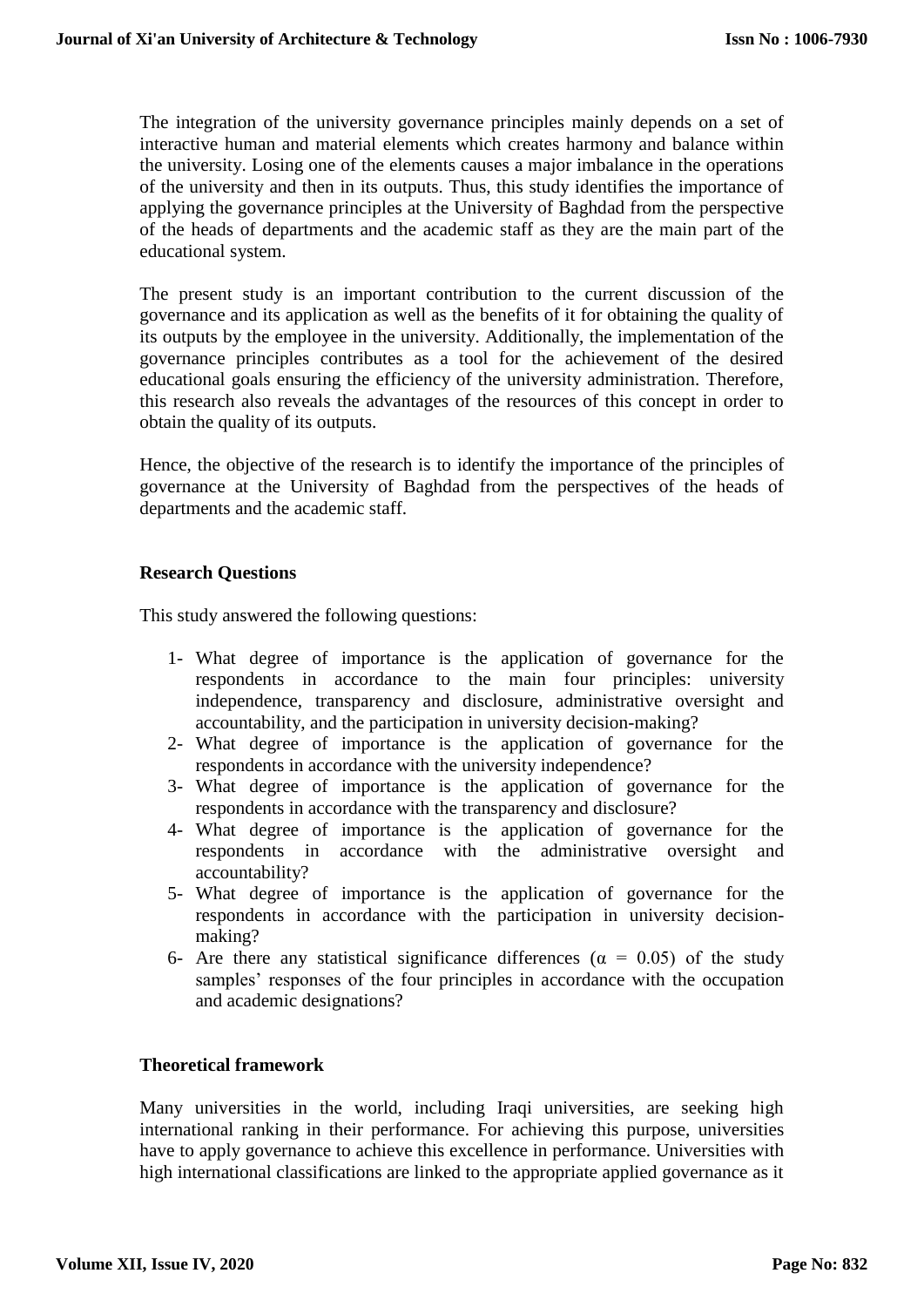is the key to access high-value, high-level; and high-content education (Salmi, 2009). Thus, the advancement of the educational process at any university requires the development of governance and the institutional performance to guarantee independence. Independence university means the resistance against any kind of forces of society (Muborakshoeva, 2013). It also refers to making a decision in regards to the internal workflow, finance and management, and the adoption of policies for education, research and other related activities. Additionally, it indicates to the commitment of the public sectors to respect the independence of the scientific community with its three components faculty, students and administrators, and to avoid the external pressure of any political interventions that may undermine the freedom of the academic bodies. Thus, the independence university is important for the success of the educational process and the development of scientific research (Amman Centre for Human Right Studies, 2004).

The recommendations of the Conference of Academic Freedom in Arabic Universities (2004) referred to the needs of abolishing the political tutelage from the academic association and the commitment of the public sectors to respect the independence of the scholarly society including academic staff, students, and administrators. The program of the conference also referred to the necessity to prevent any external pressure or political interventions that undermine the educational bodies towards the success of the educational process and the development of scientific research (Amman Centre for Human Rights Studies, 2004). Therefore, the independence of the university should not contradict the principle of disclosure and transparency such as the clarity of legislation and the ease of understanding, stability and the harmony with each other. It also aims at simplifying the procedures, dissemination and disclosing the information and making it accessible to everyone.

Additionally, Corcoran (2004) stated that transparency at work and the application of regulations and instructions with transparency and accountability to all employees and students of the university are important for better performance and results. Furthermore, Klatt (2002) added that applying the governance in the university will promote a form of support and partnership among the members of professional bodies; provide a clear picture of the expected and desirable results of work to the employees in the educational institutions, support strategic thinking at the level of individuals and groups, strengthen the relations between managers and employees in terms of each party's duties and obligations towards the success of the educational institution for accomplishing objectives.

Transparency and Accountability are two independent and mutually reinforcing concepts. Accountability and administrative oversight mean to enable the competent individuals inside or outside the university to monitor the work without any kind of disturbance or harm (Khurshid and Yusuf, 2008), and applying the regulations and instructions in a transparent manner into all the employees and students of the university (Corcoran, 2004). Accountability cannot be applied in the absence of transparency. Transparency provides the prerequisites and requirements for effective accountability systems to achieve the desired goals of the university. Thus, the presence of these two concepts contributed to effective and efficient management which performs its role providing the services needed by all citizens (Harb, 2011).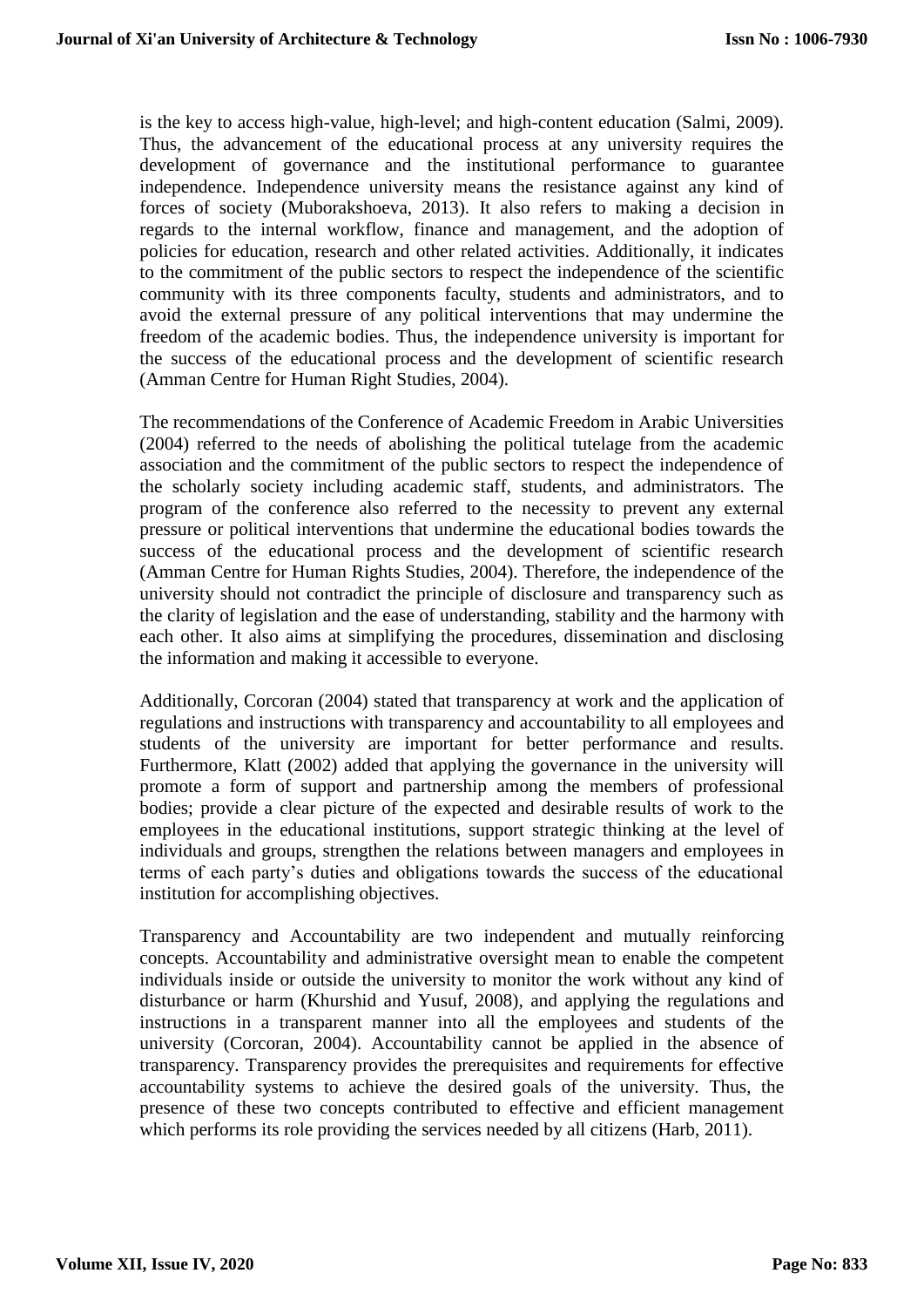Furthermore, the role of participation is crucial in the university as it provides the opportunities to the governance boards, administrative bodies, academia, students and the community to participate in forming the policies and work rules of the university in order to achieve the desired objectives of the academy. Al-Hajj (1993) pointed out that participation is one of the main important aspects of any organization according to the modern management concepts which emphasizes the necessity of the participation of all parties within the organization in decision-making. The involvement of all faculty parties such as staff and students in effective and meaningful participation and decision making helps to benefit these individuals, implements and operates the decisions well.

Similarly, Harb (2011) showed the importance of providing an opportunity to all the employees to participate and become involved in finding solutions, encourage the spirit of initiative and innovation to solve workplace issues. Harb appended that the significant impacts of increasing the involvement of the employees in making decisions will foster their creative thinking, make them have faith in their abilities; and raise their spirits and satisfy the need for self-realization by enhancing their sense of belonging in the university's success and development. Participation in decisionmaking contributes to better decision-making and problem- solving skills, helps to commit to its efficient implementation, unifies the group or organization; and links the individual's goals to those of the organization (Dhahawi, 2011).

The Iraqi Ministry of Higher Education and Scientific Research (2013) launched the Iraqi Universities Governance Program in cooperation with international organizations such as the World Bank and UNESCO for improving the performance of the educational institutions in Iraq after visualizing many problems the educational system has been faced in the Strategic Plan for Education and Higher Education (2011-2020) such as the administrative problems. It has been pointed out that the organizational structure of the higher education system is facing administrative problems following the vertical and central structure. Following such structure causes the difficulty of communication and information transmission and the slow decisionmaking as well as the reduction of the organizational climate in which the administrative and organizational problems are concentrated in multiple sources of decision, the routine and other inappropriate management practices, overlap, inconsistencies; and lack of clarity about the roles and the managerial authority of each level of management (Ministry of Higher Education and Scientific Research, 2012).

Wang (2010) conducted a study entitled 'Higher education governance and university autonomy in China' aims at examining the scope of university autonomy (independency) and extent of government control on higher education through mapping out the complexity of centralized decentralization of higher education. The study also examines the controlling mechanisms of the government over higher education. Furthermore, the researcher discussed the shifting of the university's identity and its impact on the independence of the university. Conclusion of the study reveals by applying the governance principles (transparency, participation, and accountability) and arguing that, the co-existence of the dual controlling mechanism demonstrates an innovative scope of state capacity.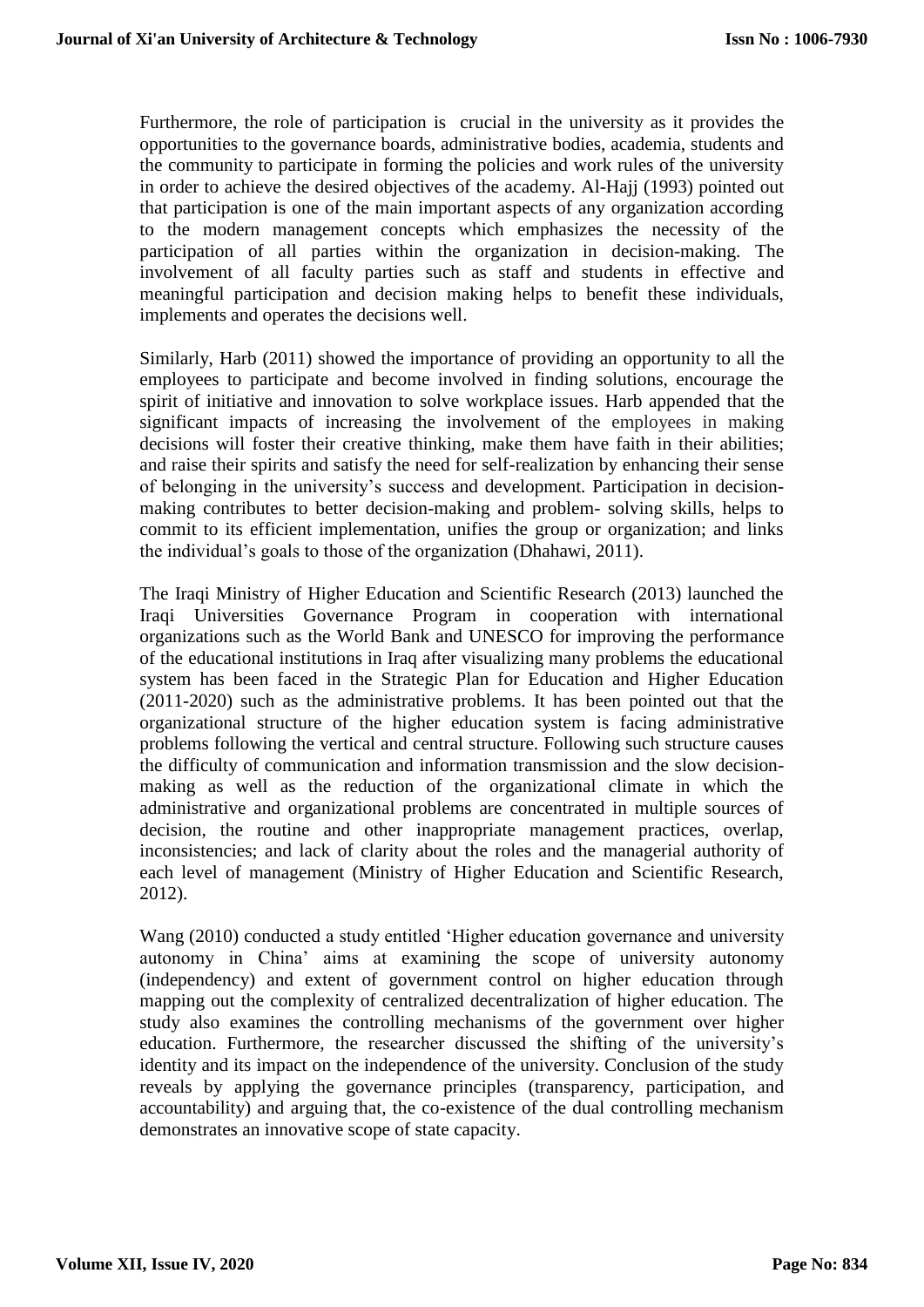In the same way, Al-Farra's (2013) study ''Governance and its application in universities'' defined the concept, justification, the importance and forms of governance through analysis of relevant studies and literature. The findings of the study identified the basic elements of the governance application in universities including the definition to corporate governance through which to clarify its nature, features and aspects, and to determine the dimensions and concepts of it. The study recommended greater transparency, credibility, accountability, and the use of laws to ensure the effectiveness of colleges and universities.

A study of Abu Karim and Thuwaini (2014) explored the degree of application of the governance principles by the members of the faculty of education at the University of Hail and King Saud. The study indicated that the degree of the application of governance concept in the two universities was on a medium level. The findings of the research also showed that there were no significant differences between the sample responses to the academic designations.

Another study accomplished by Al-Nouri (2016) aimed to analyze the level of the development and trends of the practice of the governance dimensions and the university leadership in higher education. It also covers the possibility of applying the governance concept in Iraq showing the important role towards the success of some universities.

More recently, Sawalha's (2017) study examined the importance of implementing the principles of university governance focusing on five main aspects (participation, transparency, accountability, equality, and effectiveness). The study reveals that the application of the principles of governance at Al-Bayt University was at an average level whereas the main concepts of the importance of implementation were drawn as follows (equality, accountability, efficiency, transparency, and participation). The study urges to review and amend the system of the university's legislation to comply with the principles of governance, activate the concept of participation, and adopt the principle of transparency in the administrative transactions.

Finally, Sabandar et al.'s (2018) study explored the impact of the university governance application on the quality of higher education in Indonesia. The outcomes of the study showed that the application of the governance principles has a significant impact on the quality of higher education.

## **Materials and method**

## **Research design**

The study follows the analytical descriptive method which is an appropriate design in such studies.

## **Research population and sample**

The total population of this study consists of (29 heads of scientific departments and 888 academic staff members) of four Scientific and Humanitarian colleges at the University of Baghdad for the academic year 2018/2019. Only 16 heads of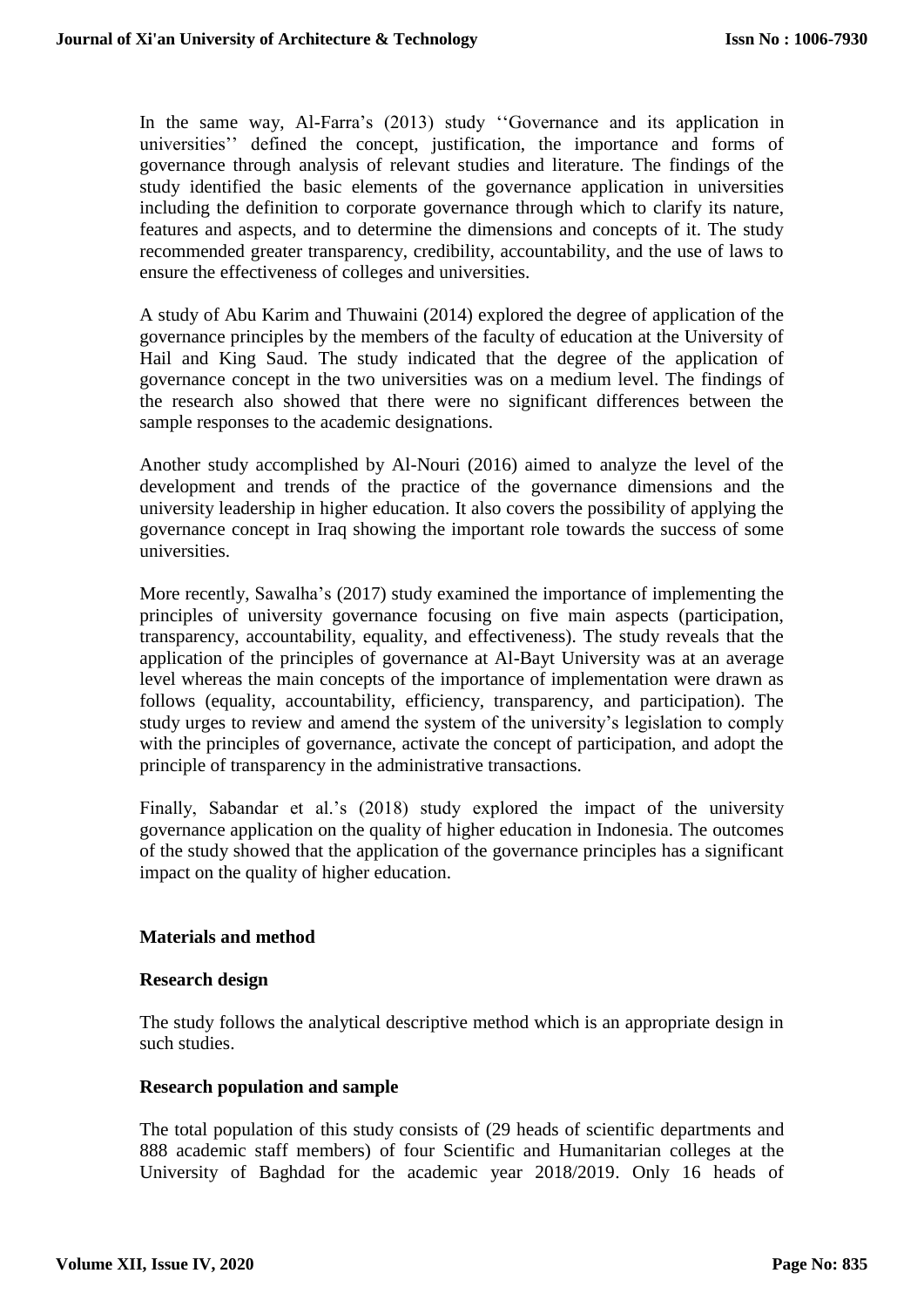departments (55.17%) and 91 academic staff members (10.25%) were randomly chosen as the sample of the present study. The use of a sample about 10% size of the total population was recommended by Roscoe (1975) and Hill (1998).

### **Instrumentation**

A questionnaire with 30 items into four concepts (university independence, disclosure and transparency, administrative oversight and accountability, and participation), was used as the instrument for collecting data in this study. A Likert-type 5-point scale was used to analyze the collected data while the grades of the participants were calculated using the following statistical standard:

Range: 
$$
\frac{\text{High mark - low mark}}{\text{Number of levels}} = \frac{5-1}{3} = 1.33
$$

Accordingly, scales were identified to determine the level of importance of the governance principles implementation based on the responses of the sample which were as follows (Al-Sayegh, 2018):

From 5-less than 3.68 highly important, from 3.67-less than 2.44 moderately important, and from 2.43-1= slightly important.

#### **Validity of instrument**

The Internal Consistency Method and Pearson correlation formula were adopted as the two methods to compute the validity of the questionnaire in the present study. Pearson correlation coefficient was used to examine the correlation between the degree of each instrument and the total score. Table 1 below showed that the correlation between the total scores and the items are significant at  $0.05$  (df= 106). The results revealed that the lowest Pearson correlation was 0.313 and the highest one was 0.704.

#### **Table 1**

#### **Correlations between items scores and the total scores**

| No. | <b>Pearson</b>     | No. | <b>Pearson</b>     | No. | <b>Pearson</b>     | No. | <b>Pearson</b>     | No. | <b>Pearson</b>     |
|-----|--------------------|-----|--------------------|-----|--------------------|-----|--------------------|-----|--------------------|
|     | <b>Correlation</b> |     | <b>Correlation</b> |     | <b>Correlation</b> |     | <b>Correlation</b> |     | <b>Correlation</b> |
|     | .313               | ៗ   | .630               | 13  | .631               | 19  | .661               | 25  | .533               |
|     | .371               | 8   | .688               | 14  | .661               | 20  | .555               | 26  | .567               |
| 3   | .451               | 9   | .449               | 15  | .704               | 21  | .682               | 27  | .569               |
|     | .405               | 10  | .464               | 16  | .560               | 22  | .689               | 28  | .524               |
| 5   | .541               | 11  | .418               | 17  | .460               | 23  | .377               | 29  | .488               |
| 6   | .644               | 12  | 478                | 18  | .601               | 24  | .581               | 30  | .622               |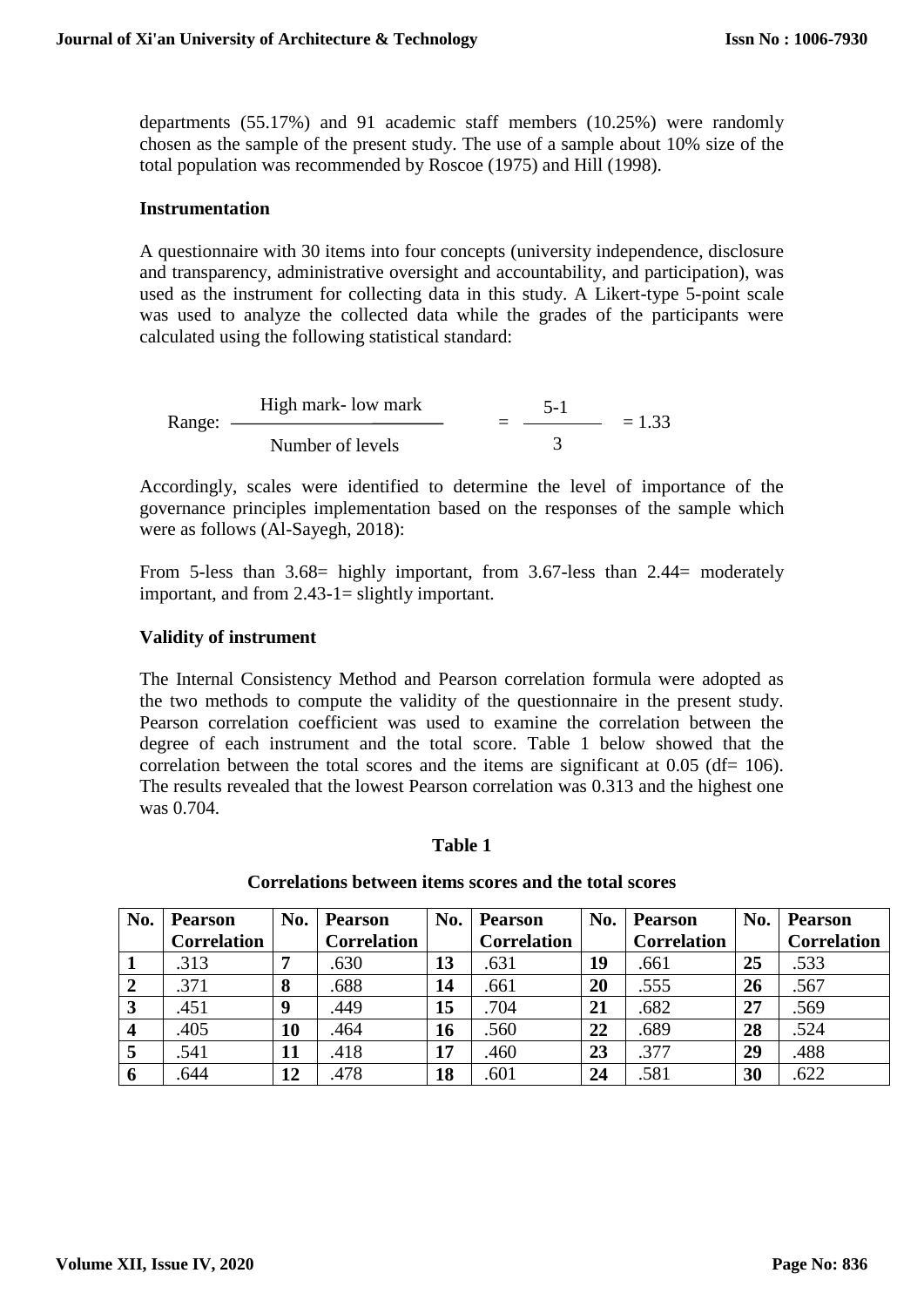## **Reliability of instrument**

The Coefficient of Cronbach's Alpha was selected as a suitable way to estimate the face reliability of the questionnaire in this study. The reliability correlation coefficient (0.915) was considered significant to achieve the objectives of the study.

#### **Statistical tools**

In this study, all collected data were analyzed using the Statistical Package for the Social Sciences (SPSS) as the most appropriate software.

## **Results**

This section reports the findings related to the five research questions of the present study. These findings were generated from the participants' responses to the questionnaire showing the importance of applying the governance principles at the University of Baghdad according to the governance concepts (university independency, transparency and disclosure, administrative oversight and accountability, and the participation in decision-making).

The first research question aims to find out what degree of importance is the application of governance for the respondents in terms of four main principles (the independence of the university, transparency and disclosure, administrative oversight and accountability, and the participation in decision-making). The results of the average score of all items, in table 2 below, show that there are statistically significant differences in applying the principles of governance and its four categories at the universities by the heads of the departments and the academic staff. The outcomes of the analyzed data show that the first principle is the administrative oversight and accountability with the average scores 4.35, whereas the second principle is the participation in decision-making, and transparency and disclosure with an average score 4.32, respectively. Ultimately, the independence of the university ranked as the last concept with an average score 4.20.

| No.            | <b>Principle</b> | <b>Main principles</b>           | Average | Degree of  |
|----------------|------------------|----------------------------------|---------|------------|
|                | No.              |                                  |         | importance |
|                | 3                | Administrative oversight and     | 4.35    | High       |
|                |                  | accountability                   |         |            |
| $\overline{2}$ | 4                | Participation in decision-making | 4.32    | High       |
| 3              | 2                | Transparency and disclosure      | 4.32    | High       |
|                |                  | Independency                     | 4.20    | High       |
|                |                  | <b>Average of all items</b>      | 4.30    | High       |
|                |                  |                                  |         |            |

**Table 2 Importance of the Governance Principles Application**

The second research question is to find out the importance of applying the accountability and administrative oversight process from the perspective of heads of departments and academic staff at the University of Baghdad. The results of the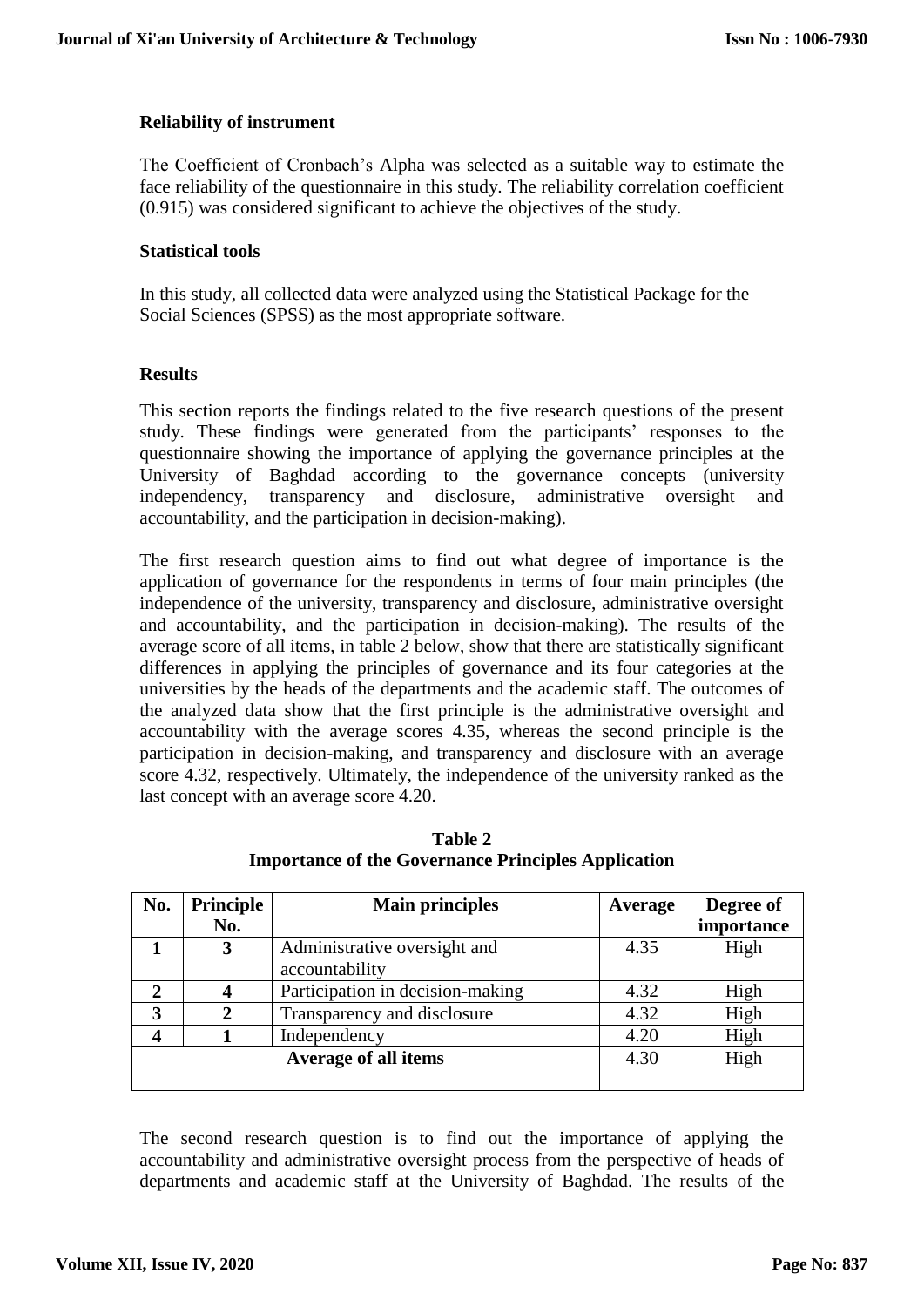average scores in table 3 below reveal that the total average score of all items is 4.35. The analyzed results in the table illustrate that all items are with a high importance level of implementation based on the answers of the participants. Item number 19 ''a set of laws that ensure the accountability of the poor performance employees at different levels' is at the first level with an average of 4.52, while item number 24 ''developing the university work mechanisms in according with the proposals of the beneficiaries' receives an important level is at the last level with an average score 4.17.

### **Table 3**

| No.              | <b>Item</b> | <b>Item</b>                                          | Average | Degree of  |
|------------------|-------------|------------------------------------------------------|---------|------------|
|                  | No.         |                                                      |         | importance |
| 1                | 19          | A set of laws for ensuring the accountability of the | 4.52    | High       |
|                  |             | defaulted employees at different levels              |         |            |
| $\mathbf{2}$     | 18          | A tool to combat the financial and administrative    | 4.45    | High       |
|                  |             | corruption                                           |         |            |
| 3                | 20          | Using the democratic approach in managing the        | 4.45    | High       |
|                  |             | university which suits the needs of the society      |         |            |
| $\boldsymbol{4}$ | 22          | A system that helps to achieve the satisfaction of   | 4.39    | High       |
|                  |             | the employees and the students                       |         |            |
| 5                | 21          | A system that achieves quality assurance and         | 4.26    | High       |
|                  |             | education accreditation of the university            |         |            |
| 6                | 23          | 4.23                                                 | High    |            |
|                  |             | of authority in the university                       |         |            |
| 7                | 24          | Developing the university work mechanisms            | 4.17    | High       |
|                  |             | according to the beneficiaries' proposals            |         |            |
|                  |             | Average of all items                                 | 4.35    | High       |

#### **Importance of Administrative Oversight and Accountability Principle Items**

The third question of this current research seeks to find out the level of importance of the transparency and disclosure principle by the responses. The results of the average scores in table 4 below reveal that the total average score of all items is 4.32. The analyzed data also indicates that all items are at high levels of importance of application with the average scores 3.80-4.57. Item number 17 ''information and data related to the goals, plans and future projects of the university'' is at first level with an average score of 4.57, while item number 11 ''representing the private sector in the University Council'' has ranked as the last item with the lowest importance.

#### **Table 4**

## **Importance of Transparency and Disclosure Principle Items**

| No. | Item | <b>Item</b>                                      | Average | Degree of         |
|-----|------|--------------------------------------------------|---------|-------------------|
|     | No.  |                                                  |         | <b>Importance</b> |
|     | 17   | Information and data related to the University's | 4.57    | High              |
|     |      | goals, plans and future projects                 |         |                   |
|     | 8    | A system that promotes justice and transparency  | 4.44    | High              |
|     |      | in the university work environment               |         |                   |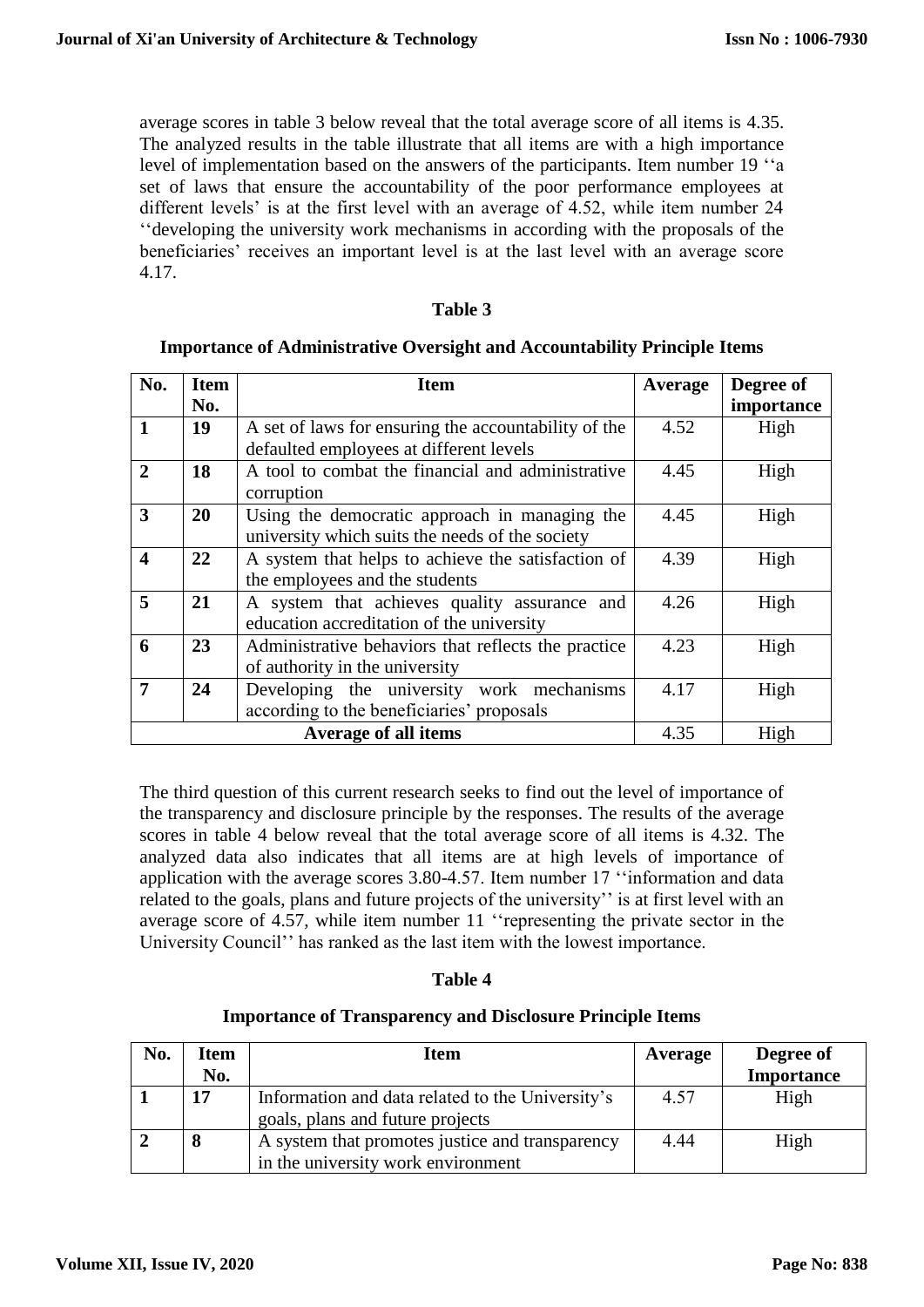| 3                       | 9              | A system which helps in achieving the external<br>beneficiaries' satisfaction of the university                          | 4.44 | High |
|-------------------------|----------------|--------------------------------------------------------------------------------------------------------------------------|------|------|
|                         |                | services                                                                                                                 |      |      |
| $\overline{\mathbf{4}}$ | 16             | Specific standards and criteria for assessing<br>employees' job performance objectively                                  | 4.43 | High |
| 5                       | 10             | A strategic plan to accomplish university<br>institutional reform                                                        | 4.42 | High |
| 6                       | $\overline{7}$ | Applying laws, regulations and legislations to<br>achieve excellence in university performance                           | 4.39 | High |
| $\overline{7}$          | 14             | Defining the authorities and responsibilities of<br>the university employees at different levels                         | 4.36 | High |
| 8                       | 15             | Utilizing a clear system of positive and negative<br>incentives                                                          | 4.30 | High |
| $\boldsymbol{9}$        | 13             | A system which supports the strengthening of<br>relations between the university and the<br>beneficiaries in the society | 4.26 | High |
| <b>10</b>               | 12             | Instructions which support the implementation of<br>university decisions at work environment                             | 4.13 | High |
| 11                      | 11             | Representing the private sector in the University<br>Council                                                             | 3.80 | High |
|                         |                | <b>Average of all items</b>                                                                                              | 4.32 | High |

The following research question is presented to investigate the importance of applying the participation in decision-making process as a main principle of the university governance. In light of the analyzed data in table 5 below, it is shown that the total average score is 4.32 of all the items in regard to the importance of applying the participation in making decisions by employees. All items have received a high level of importance with average scores 4.14- 4.44. Item number 29 which reads as follows ''complying with the ethical standards of the university work'' is with the highest level of importance, while item number 27 ''utilizing a decentralized method in the university decision-making'' has become with the lowest importance.

# **Table 5**

# **Importance of participation in decision-making Principle items**

| No. | <b>Item</b> | <b>Item</b>                                                                                   | Average | Degree of         |
|-----|-------------|-----------------------------------------------------------------------------------------------|---------|-------------------|
|     | No.         |                                                                                               |         | <b>Importance</b> |
|     | 29          | Complying with the ethical standards of<br>university work                                    | 4.44    | High              |
|     | 26          | Involving academics and students in various<br>university activities                          | 4.39    | High              |
| 3   | 28          | A set of rules and regulations that determine how<br>decisions are made within the university | 4.37    | High              |
|     | 30          | Evaluating the proposals of the employees to<br>develop the university work                   | 4.37    | High              |
|     | 25          | Engaging academics and teachers in university<br>decision-making process                      | 4.22    | High              |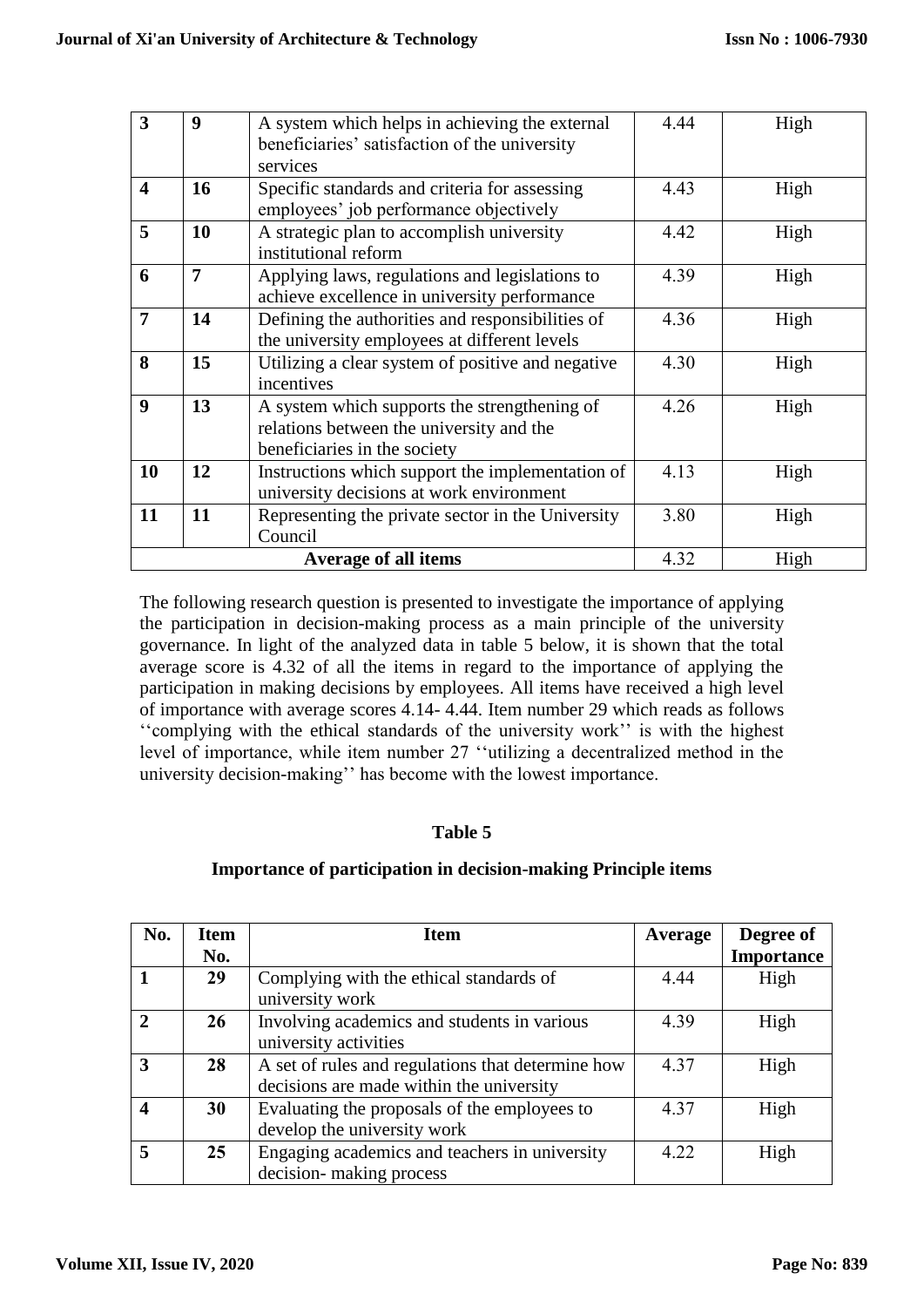| דר | Utilizing of decentralized method in university | 4.14 | High |
|----|-------------------------------------------------|------|------|
|    | decision-making                                 |      |      |
|    | Average of all items                            |      | High |

The fifth question in the present study discovers the significance of applying the independence in the University of Baghdad based on the responses of the study. In table 6 below, the outcomes summarized that the total average score of all the items in terms of independence is 4.20. The data analysis refers that the average scores of these items are 3.89 to 4.35, respectively. According to the answers of the participants, item number 4 which is ''a system that supports the independence of the university'' obtains a high level of importance, whereas the lowest level of importance was for item number 3 ''delegate authorities to a middle and lower level in an effective manner''.

#### **Table 6**

#### **Importance of independence Principle Items**

| No.                     | <b>Item</b><br>No.      | <b>Item</b>                                      |      | Degree of<br><b>Importance</b> |
|-------------------------|-------------------------|--------------------------------------------------|------|--------------------------------|
|                         |                         |                                                  |      |                                |
| $\mathbf{1}$            | $\overline{\mathbf{4}}$ | A system that supports the university            | 4.35 | High                           |
|                         |                         | independency                                     |      |                                |
| $\mathbf{2}$            | $\mathbf{2}$            | Enhancing the participation of the Academic      | 4.33 | High                           |
|                         |                         | Staff member in providing advice to other        |      |                                |
|                         |                         | institutions outside the university              |      |                                |
| 3                       | $\overline{5}$          | Participating the managerial and academic        | 4.23 | High                           |
|                         |                         | functions by the university without external     |      |                                |
|                         |                         | interference                                     |      |                                |
| $\overline{\mathbf{4}}$ |                         | Special regulations governing academic freedom   | 4.20 | High                           |
|                         |                         | at the university                                |      |                                |
| 5                       | 6                       | An independent financial system which covers     | 4.19 | High                           |
|                         |                         | the needs of the university and its members      |      |                                |
| 6                       | 3                       | Delegate authorities to middling and lower level | 3.89 | High                           |
|                         |                         | in an effective manner                           |      |                                |
|                         |                         | <b>Average of all items</b>                      | 4.32 | High                           |

Finally, the sixth research question is designed to examine whether there are any statistically significant differences of the four principles in accordance with the responses of the sample used in this study with regard to the two variables (occupation and designation). The Two-way Analysis of Variance is used in order to analyze the collected data. The findings in table 7 below reveal that there was no significant difference in terms of the two variables, as the f-value is smaller than Tabular value3.10 ( $\alpha$ = 0.05and degree of freedom 2/100).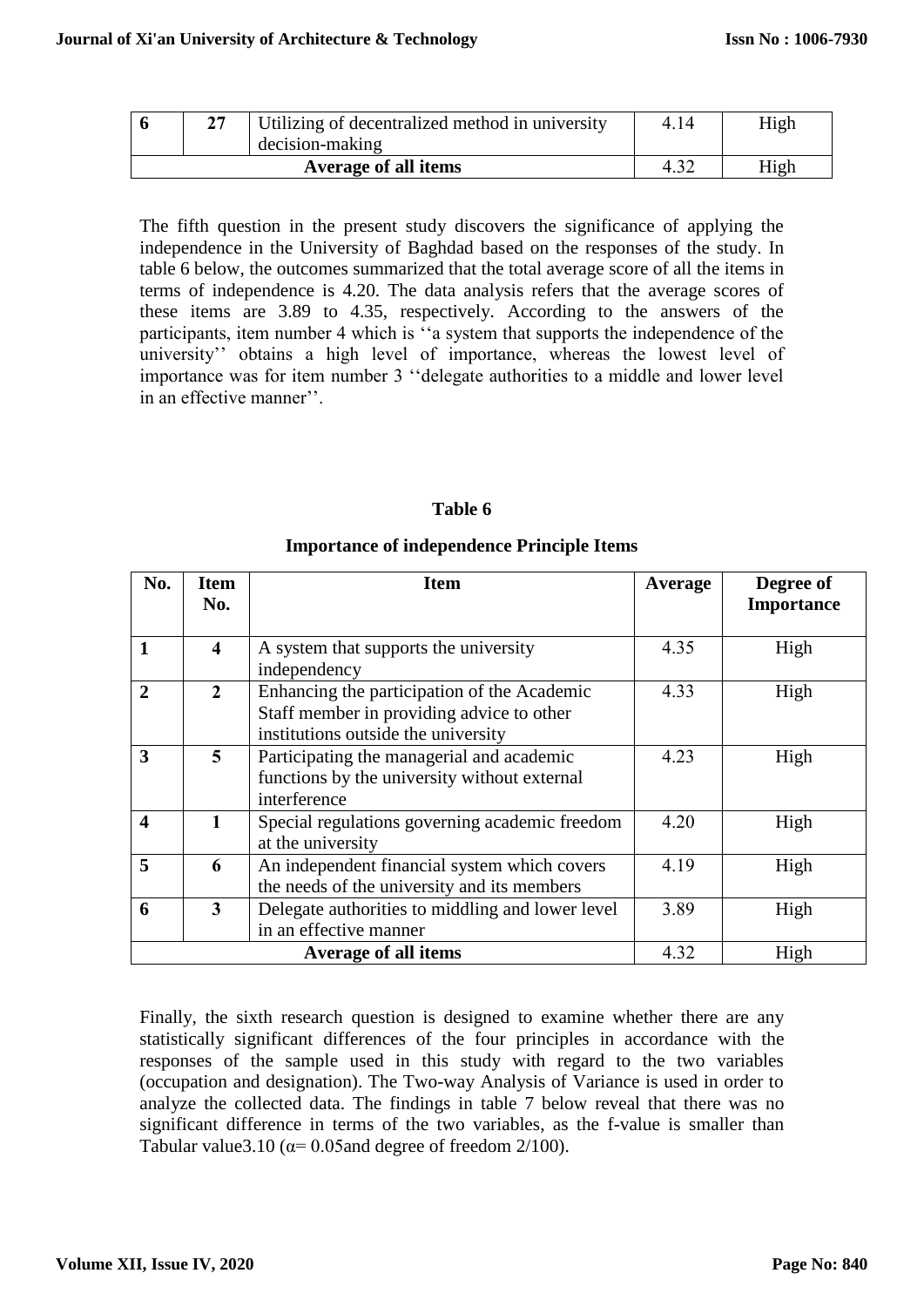## **Table 7**

| Source of<br><b>Variance</b>  | Sum of<br>squares (SS) | Degree of<br>freedom (df) | <b>Mean</b><br>squares<br>(MS) | f-Value | <b>Level of</b><br>significant |
|-------------------------------|------------------------|---------------------------|--------------------------------|---------|--------------------------------|
| Occupation                    | 526.103                |                           | 526.103                        | 3.328   | Not significant                |
| Designation                   | 1137.073               | 3                         | 379.024                        | 2.397   | Not significant                |
| Occupation and<br>designation | 72.235                 | $\overline{2}$            | 36.118                         | .228    | Not significant                |
| Error                         | 15810.656              | 100                       | 158.107                        |         |                                |
| Total                         | 17598.897              | 106                       |                                |         |                                |

## **Significant Difference of Two Variables (Occupation and Designation)**

# **Discussion of Results**

The first question is designed to explore the importance of implementing the governance in the University of Baghdad from the teaching staff and head of the departments' viewpoint. By analyzing the data, it is revealed that applying the principles of governance from the perspectives of the participants to all the items were at a high level of importance. The outcomes showed that the administrative oversight and accountability was the first important principle with an average score of 4.35, while the participation in making decisions, and transparency and disclosure were placed as the second principles with the average scores 4.32, respectively. However, independence of the university item resulted in the lowest average score of 4.20. The significant results indicated that all participants in the present study recognized the importance of integrating the concept of governance with its four principles at the University of Baghdad. All of them agreed that it is important to promote practices that serve the governance role while performing their academic jobs in order to enlighten the community. Overall, these findings were in agreement with the conclusions of Wang (2010) and Sawalha's (2017) study. It is crystal clear that all participants of the present study were concerned about the administrative oversight and accountability principles as they were the mechanisms of any action which reduce the shortcomings may occur by employees at work. They provided the appropriate and quick resolutions for the obstacles which prevent the given principles of being implemented at work at different stages. They also contributed to modify and reorganize the functions if any diagnosis of imbalance may appear at work at any time. Besides, they helped in the evaluation of the decisions taken in accordance with the work and the effects of its application in the field.

Secondly, in spite of the fact that the independence of the university was the last item, it has relatively obtained high importance from the participants. This means that the sample in the present study felt that the absence of financial and administrative independence is tutelage for the governmental authorities on the university performance. It may represent a violation of the university's rights and be subject to various pressures.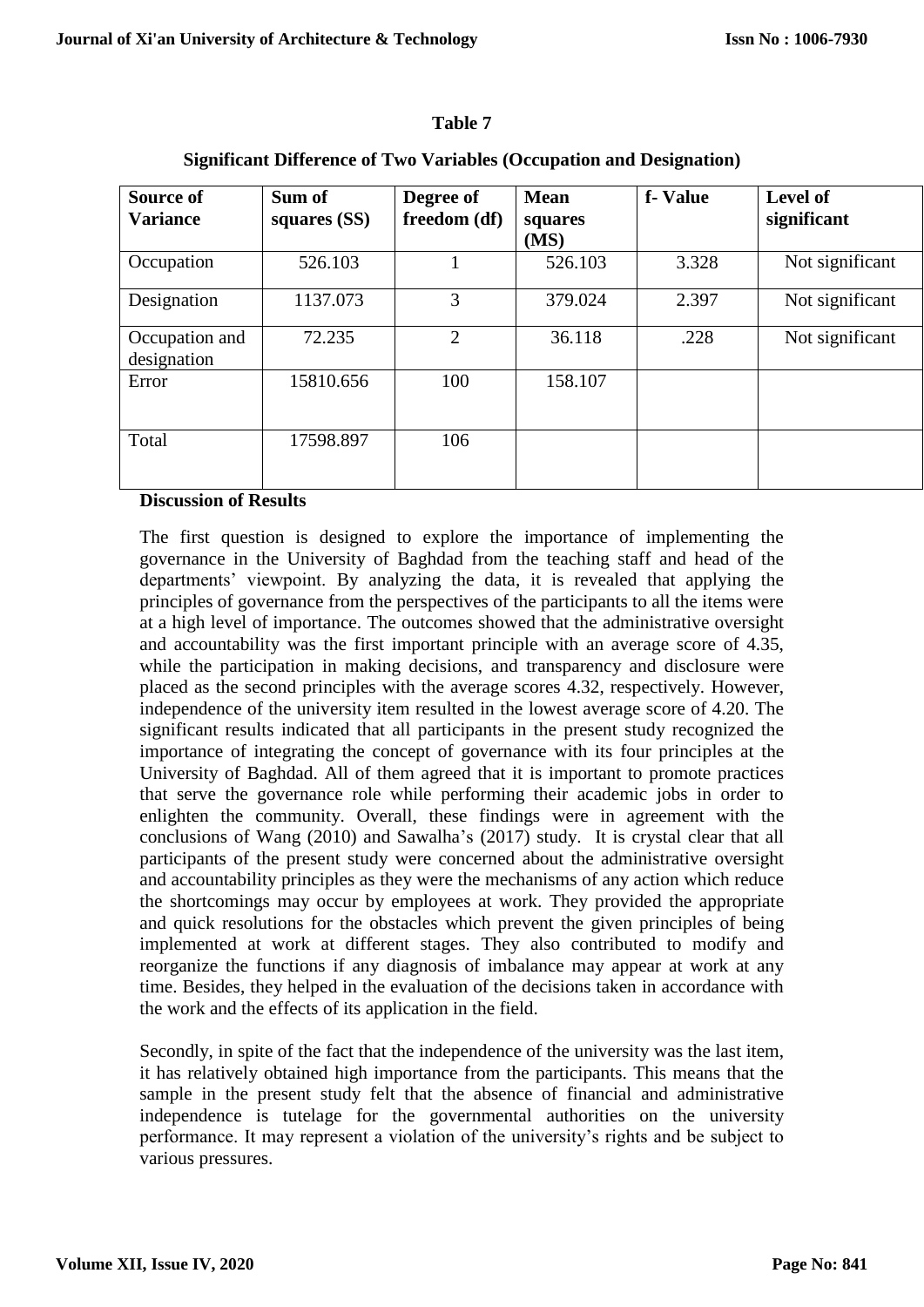In terms of administrative oversight and accountability, the results showed governance as a set of rules that guarantee the accountability of the defaulted employees at different levels as the first item. However, the development of the university work mechanisms in accordance with the beneficiaries' proposals came as the last item. This indicated that all participants considered accountability as necessary and obligatory in order to achieve the effectiveness of the educational systems. This practice can be through the existence and the application of the laws that work in order to account for the defaulters. It also can be accomplished through the existence of the criteria that govern the process of accountability and are used to measure the performance of the individual being held accountable. Furthermore, there should be the imposition of sanctions using the rewarding and punishment systems which are in agreement with the findings of Al-Farra's (2013) research.

In the dimension of transparency and disclosure, an examination of the findings in this research also demonstrated that ''information and data related to the goals, plans and future projects of the university'' was with the highest level of average score while the ''representing the private sector in the University Council'' is with the lowest average score. The objectives of the university are the main guidelines for any work. The participants believed that clarity of information and data with regard to the goals, plan and the project of any university helped teaching staff and administrators to understand and implement the governance concept. Participants confirmed that the concept of governance is not important in the private sector of the Council of the University of Baghdad as a beneficiary of the outputs. Nevertheless, they agreed that all existent information and data should be linked to the objectives, plans and future projects of the university in order to perform the work effectively as mentioned in Al-Farra's (2013) study.

In favor of participation in decision- making university, complying with the ethics standards of university work was with the highest average score, while utilizing of the decentralized method in university decision-making receives the lowest average scores. The ethics of the university is one of the quality guidelines that are mentioned in the qualitative and comprehensive quality indicators in Arab universities. The high agreement made by the participants on the act in accordance with the ethics of the university considers as a standard in which the university has to adhere and apply at workplace.

With regard to the independence, the analyzed data revealed that the first item with the highest average score reads as follows ''a system that supports the independence of the university'', and the last item with the lowest average score was ''the delegation of the authorities to the middle and lower level in an effective manner''. The absence of financial and administrative independence is tutelage for the authorities. Besides, the practices of a violation of the rights of the university to perform the academic function and being exposed to pressure do not serve its role in the process of enlightening the society. Therefore, the results of the study indicated that participants have a strong conviction that it is very important for the governance to be in the independence of the university in order to fulfill its role.

Finally, the last research question asks whether there are any statistically significance differences of the four principles participants in terms of the two variables (occupation and designation). As revealed in the results, there are no statistically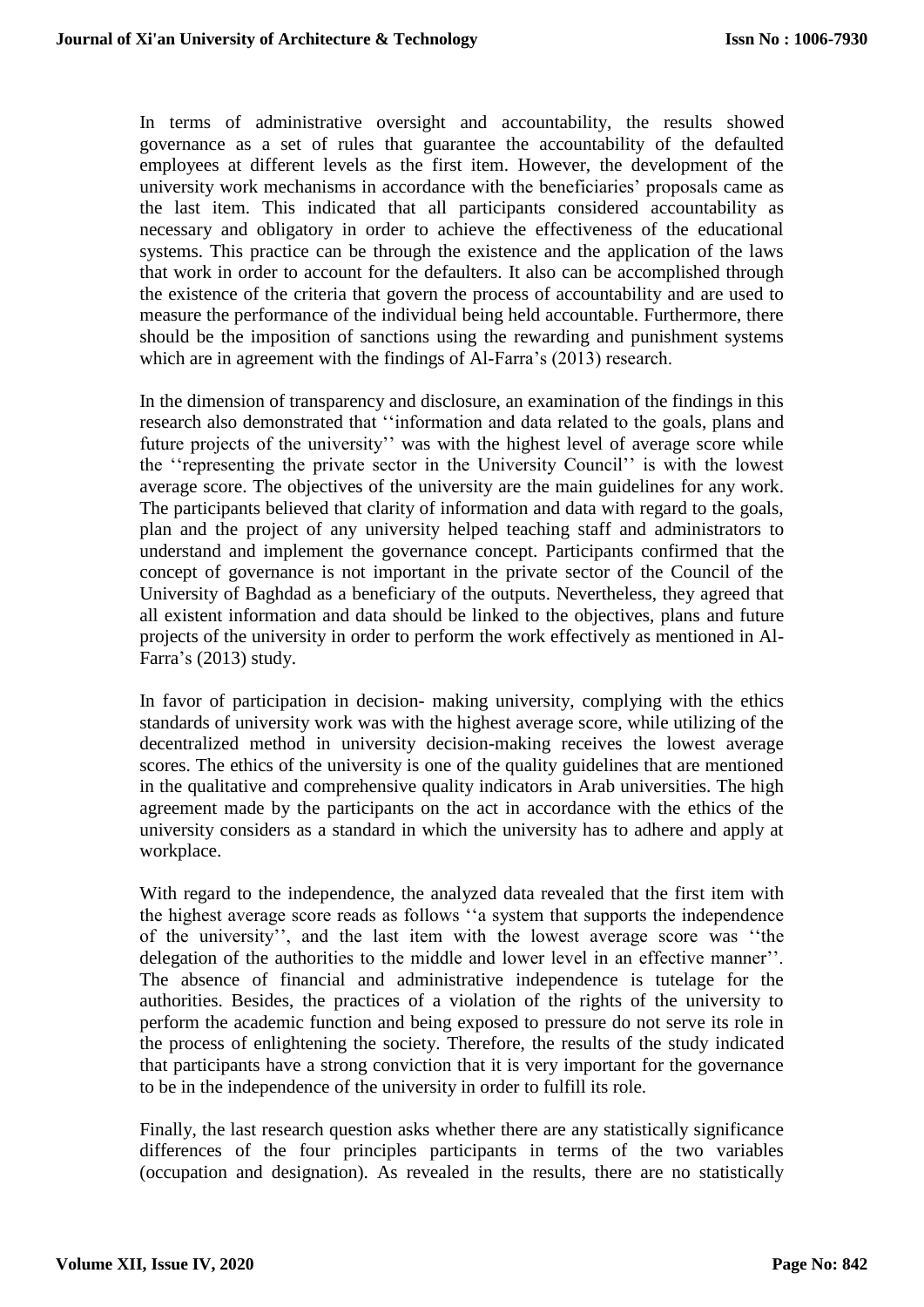significant differences in the opinion of the participants in favor of the concept of governance and the two variables (occupation and designation) at the level of significance ( $\alpha$  <0.05). This can be attributed to the fact that all participants felt the importance of implying the concept of governance in spite of their occupations or designations. The university work requires some efforts from all the employees at various levels to achieve the desired goals. Moreover, both of the academic staff and heads of the department comprehend the nature, the importance, the dimensions, the field and the achievement of the objectives of the work. They have the prevalence of the quality concepts that lead them to have accurate and specific perceptions of mechanisms that control that work in order to accomplish the goals. The obtained result was in the agreement of Abu Karim and Thuwaini (2014) showing no significant differences of the academic designations on the application of the governance.

#### **Recommendations**

As a consequence of the study results, the researcher considered some of the recommendations as follows:

- 1- Enhance the concept of governance, its principles, objectives and mechanisms among the academic staff and administrators, as well as in the Iraqi universities in general and at the University of Baghdad in specific as this university is always the first one through holding seminars and educational workshops.
- 2- Enhance the ethics of university work among employees as a principle based on the adoption of integrity and transparency in professional performance contributed to achieving the educational goals.
- 3- Work to delegate more authorities to the middle and lower administrative levels for greater independence in work performance.

#### **References**

- Abu Al-Nasr, MM (2015). Good governance in the management of high-quality institutions (1<sup>st</sup>ed.). Cairo: Arab Training and Publishing Group.
- Abu Karim, A and Thuwaini, TM (2014). The degree of application of the principles of governance by the faculty members of education faculty at the University of Hail and King Saud. Journal of Educational and Psychological Sciences 15(3): 55-93.
- Al-Farra, IS (2013). Governance, its concepts and some ways of applying it in universities. Paper presented to the Higher Education Institutions Governance Workshop. Accreditation and Quality Authority for Higher Education Institutions. Islamic University, Gaza, 28 March.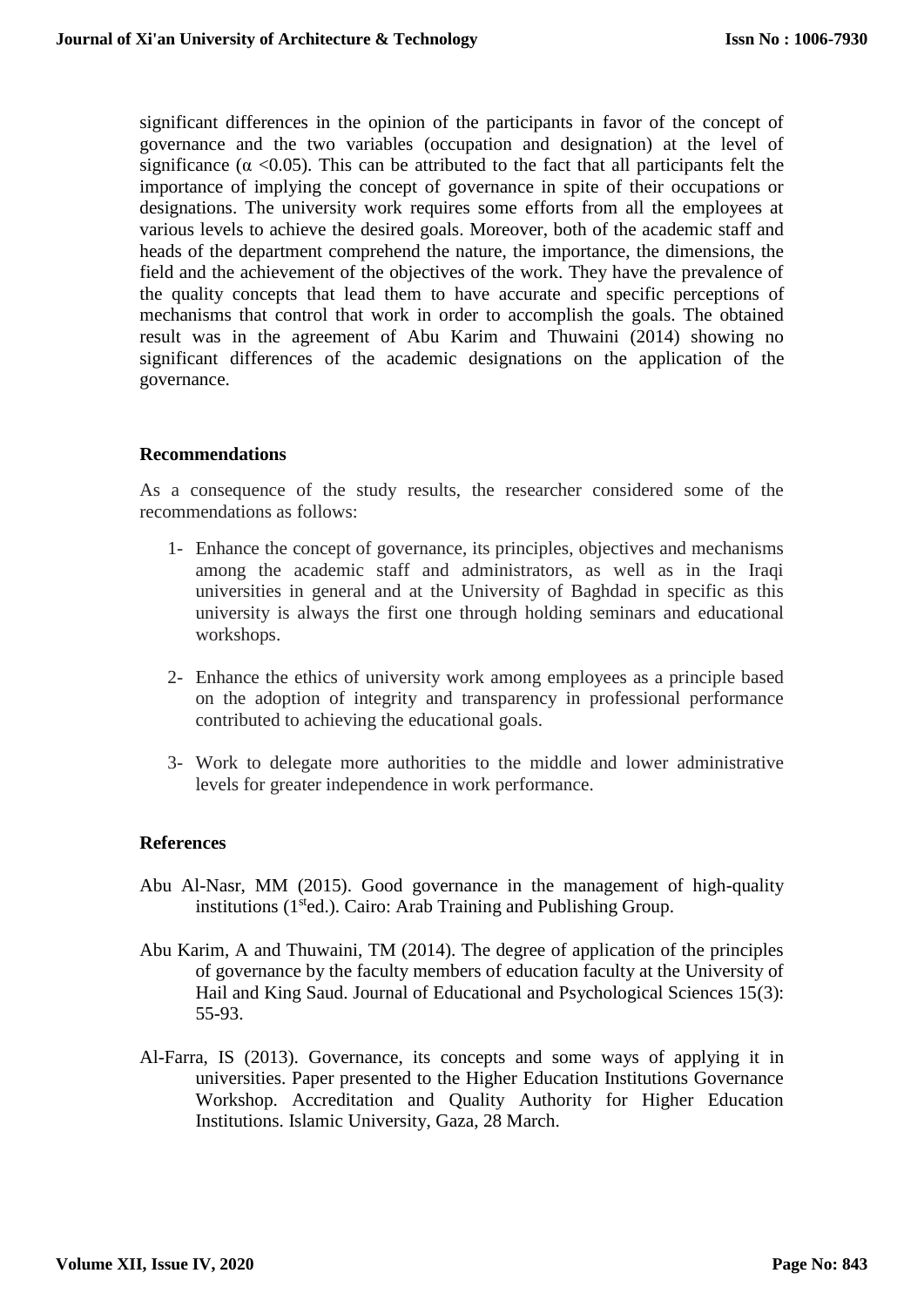- Al-Hajj, MT (1993). Human behavior in education management. Amman, Jordan: Dar Majdalawi.
- Al-Nouri, A (2016). Measuring the dimensions of university governance to promote entrepreneurship. Anbar University Journal for Economics and Administrative Sciences 8(16): 1-20.
- Al-Sayegh, SW (2018). The degree of applying the total quality standards in the fifthgrade computer textbook in the secondary school in Iraq. Master thesis, Middle East University, Faculty of Educational Sciences, Jordan.
- Amman Centre for Human Rights Studies (2004). Retrieved from: <http://www.anhri.net/jordan/achrs/pr041200.shtml>
- Corcoran, S (2004). Duty, discretion and conflict: University governance and the legal obligations of university boards*.* Australian Universities' Review 46(2): 30-37.
- Dhahawi, BM (2011). A comparative study of the institutional governance systems of universities in South Africa and Zimbabwe, and the possibility of benefiting from them in Egypt. Paper presented at the Proceedings of the 19<sup>th</sup> Scientific Conference of the Egyptian Society for Comparative Education and Educational Administration (Education and Human Development in Africa), Egypt (pp.41-117).
- Harb, NM (2011). The reality of administrative transparency and its application requirements in the Palestinian universities in the Gaza Strip. Master thesis, Islamic University- Gaza.
- Hill, R (1998). What sample size is "Enough" in Internet Survey Research? IPCT Journal, 6: 3-4.
- Klatt, M (2002). Frequently asked questions. Retrieved from: [www.murphyklatt.com/fags.html](http://www.murphyklatt.com/fags.html)
- Khurshid, M and Yusuf, M (2008). The challenges of reality and future visions: The role of students and legislative reform in the administration of the university. Workshop organized by the Arab Reform Forum, Bibliotheca Alexandrina, Egypt.
- Ministry of Higher Education and Scientific Research (2012). National strategy for education and higher education in Iraq- Centre of territory for the years 2011- 2020/ Executive summary. Baghdad, Iraq.
- Muborakshoeva, M (2013). Islam and higher education: Concepts, challenges and opportunities. Routledge.
- Roscoe, JT (1975). Fundamental research statistics for the behavioral science ( $2<sup>nd</sup>$ ed.). New York: Holt, Rinehart and Winston, Inc.